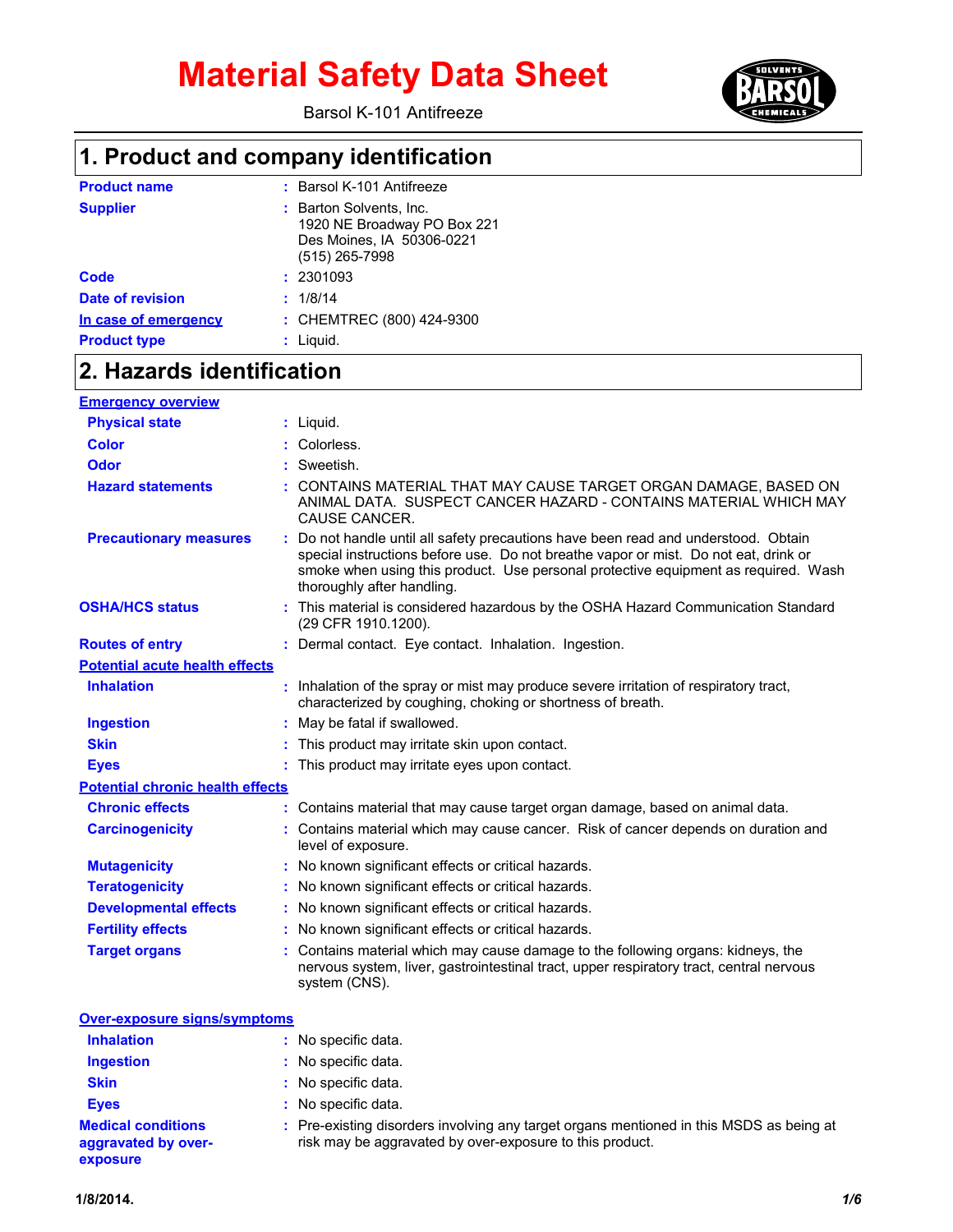### **2. Hazards identification**

**See toxicological information (Section 11)**

# **3. Composition/information on ingredients**

| <b>Name</b>                       | <b>CAS number</b>           | ℅          |
|-----------------------------------|-----------------------------|------------|
| Ethylene glycol<br>Sodium Nitrite | $107 - 21 - 1$<br>7632-00-0 | 48.9<br><1 |
| Sodium Hydroxide                  | 1310-73-2                   | <1         |

## **4. First aid measures**

| Eye contact                       | : Check for and remove any contact lenses. Immediately flush eyes with plenty of water<br>for at least 15 minutes, occasionally lifting the upper and lower eyelids. Get medical<br>attention immediately.                                                                                                                                                                                                      |  |
|-----------------------------------|-----------------------------------------------------------------------------------------------------------------------------------------------------------------------------------------------------------------------------------------------------------------------------------------------------------------------------------------------------------------------------------------------------------------|--|
| <b>Skin contact</b>               | : In case of contact, immediately flush skin with plenty of water for at least 15 minutes<br>while removing contaminated clothing and shoes. Wash clothing before reuse. Clean<br>shoes thoroughly before reuse. Get medical attention immediately.                                                                                                                                                             |  |
| <b>Inhalation</b>                 | : Move exposed person to fresh air. If not breathing, if breathing is irregular or if<br>respiratory arrest occurs, provide artificial respiration or oxygen by trained personnel.<br>Loosen tight clothing such as a collar, tie, belt or waistband. Get medical attention<br>immediately.                                                                                                                     |  |
| <b>Ingestion</b>                  | : Wash out mouth with water. Do not induce vomiting unless directed to do so by medical<br>personnel. Never give anything by mouth to an unconscious person. Get medical<br>attention immediately.                                                                                                                                                                                                              |  |
| <b>Protection of first-aiders</b> | : No action shall be taken involving any personal risk or without suitable training. If it is<br>suspected that fumes are still present, the rescuer should wear an appropriate mask or<br>self-contained breathing apparatus. It may be dangerous to the person providing aid to<br>give mouth-to-mouth resuscitation. Wash contaminated clothing thoroughly with water<br>before removing it, or wear gloves. |  |
| <b>Notes to physician</b>         | : No specific treatment. Treat symptomatically. Contact poison treatment specialist<br>immediately if large quantities have been ingested or inhaled.                                                                                                                                                                                                                                                           |  |

### **5. Fire-fighting measures**

| <b>Flammability of the product</b>                       | : In a fire or if heated, a pressure increase will occur and the container may burst.                                                                                                               |
|----------------------------------------------------------|-----------------------------------------------------------------------------------------------------------------------------------------------------------------------------------------------------|
| <b>Extinguishing media</b>                               |                                                                                                                                                                                                     |
| <b>Suitable</b>                                          | : Use an extinguishing agent suitable for the surrounding fire.                                                                                                                                     |
| <b>Not suitable</b>                                      | : None known.                                                                                                                                                                                       |
| <b>Special exposure hazards</b>                          | : Promptly isolate the scene by removing all persons from the vicinity of the incident if<br>there is a fire. No action shall be taken involving any personal risk or without suitable<br>training. |
| <b>Hazardous thermal</b><br>decomposition products       | Decomposition products may include the following materials:<br>carbon dioxide<br>carbon monoxide                                                                                                    |
| <b>Special protective</b><br>equipment for fire-fighters | : Fire-fighters should wear appropriate protective equipment and self-contained breathing<br>apparatus (SCBA) with a full face-piece operated in positive pressure mode.                            |

# **6. Accidental release measures**

| <b>Personal precautions</b>      | : No action shall be taken involving any personal risk or without suitable training.<br>Evacuate surrounding areas. Keep unnecessary and unprotected personnel from<br>entering. Do not touch or walk through spilled material. Avoid breathing vapor or mist.<br>Provide adequate ventilation. Wear appropriate respirator when ventilation is<br>inadequate. Put on appropriate personal protective equipment (see Section 8). |
|----------------------------------|----------------------------------------------------------------------------------------------------------------------------------------------------------------------------------------------------------------------------------------------------------------------------------------------------------------------------------------------------------------------------------------------------------------------------------|
| <b>Environmental precautions</b> | : Avoid dispersal of spilled material and runoff and contact with soil, waterways, drains<br>and sewers. Inform the relevant authorities if the product has caused environmental<br>pollution (sewers, waterways, soil or air).                                                                                                                                                                                                  |
| <b>Methods for cleaning up</b>   |                                                                                                                                                                                                                                                                                                                                                                                                                                  |
| <b>Small spill</b>               | : Stop leak if without risk. Move containers from spill area. Dilute with water and mop up<br>if water-soluble. Alternatively, or if water-insoluble, absorb with an inert dry material and<br>place in an appropriate waste disposal container. Dispose of via a licensed waste<br>disposal contractor.                                                                                                                         |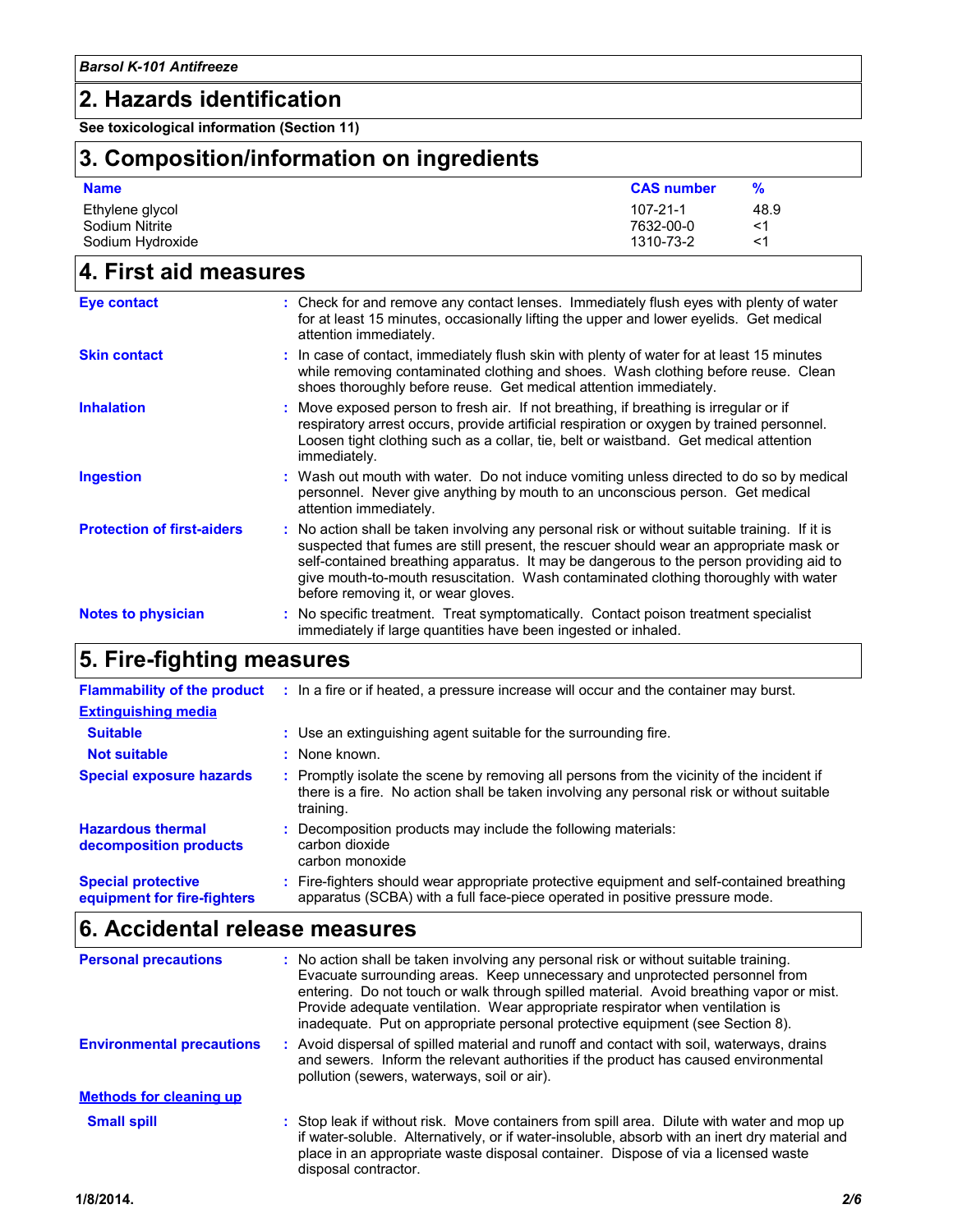#### **6. Accidental release measures**

#### **Large spill :**

: Stop leak if without risk. Move containers from spill area. Approach release from upwind. Prevent entry into sewers, water courses, basements or confined areas. Wash spillages into an effluent treatment plant or proceed as follows. Contain and collect spillage with non-combustible, absorbent material e.g. sand, earth, vermiculite or diatomaceous earth and place in container for disposal according to local regulations (see Section 13). Dispose of via a licensed waste disposal contractor. Contaminated absorbent material may pose the same hazard as the spilled product. Note: see Section 1 for emergency contact information and Section 13 for waste disposal.

#### **7. Handling and storage**

| <b>Handling</b> | : Put on appropriate personal protective equipment (see Section 8). Eating, drinking and<br>smoking should be prohibited in areas where this material is handled, stored and<br>processed. Workers should wash hands and face before eating, drinking and smoking.<br>Remove contaminated clothing and protective equipment before entering eating areas.<br>Avoid exposure - obtain special instructions before use. Do not get in eyes or on skin or<br>clothing. Do not ingest. Avoid breathing vapor or mist. If during normal use the material<br>presents a respiratory hazard, use only with adequate ventilation or wear appropriate<br>respirator. Keep in the original container or an approved alternative made from a<br>compatible material, kept tightly closed when not in use. Empty containers retain product<br>residue and can be hazardous. Do not reuse container. |
|-----------------|-----------------------------------------------------------------------------------------------------------------------------------------------------------------------------------------------------------------------------------------------------------------------------------------------------------------------------------------------------------------------------------------------------------------------------------------------------------------------------------------------------------------------------------------------------------------------------------------------------------------------------------------------------------------------------------------------------------------------------------------------------------------------------------------------------------------------------------------------------------------------------------------|
| <b>Storage</b>  | : Store in accordance with local regulations. Store in original container protected from<br>direct sunlight in a dry, cool and well-ventilated area, away from incompatible materials<br>(see Section 10) and food and drink. Keep container tightly closed and sealed until<br>ready for use. Containers that have been opened must be carefully resealed and kept<br>upright to prevent leakage. Do not store in unlabeled containers. Use appropriate<br>containment to avoid environmental contamination.                                                                                                                                                                                                                                                                                                                                                                           |

### **8. Exposure controls/personal protection**

| Ingredient                                         |                   | <b>Exposure limits</b>                                                                                                                                                                                                                                                                                                                                                                                                                                                                                                                                                                                               |
|----------------------------------------------------|-------------------|----------------------------------------------------------------------------------------------------------------------------------------------------------------------------------------------------------------------------------------------------------------------------------------------------------------------------------------------------------------------------------------------------------------------------------------------------------------------------------------------------------------------------------------------------------------------------------------------------------------------|
| Ethylene glycol                                    |                   | <b>ACGIH TLV (United States).</b><br>STEL: 100 mg/m <sup>3</sup>                                                                                                                                                                                                                                                                                                                                                                                                                                                                                                                                                     |
| <b>Recommended monitoring</b><br><b>procedures</b> | also be required. | : If this product contains ingredients with exposure limits, personal, workplace atmosphere<br>or biological monitoring may be required to determine the effectiveness of the ventilation<br>or other control measures and/or the necessity to use respiratory protective equipment.<br>Reference should be made to appropriate monitoring standards. Reference to national<br>guidance documents for methods for the determination of hazardous substances will                                                                                                                                                     |
| <b>Engineering measures</b>                        |                   | If user operations generate dust, fumes, gas, vapor or mist, use process enclosures,<br>local exhaust ventilation or other engineering controls to keep worker exposure to<br>airborne contaminants below any recommended or statutory limits.                                                                                                                                                                                                                                                                                                                                                                       |
| <b>Hygiene measures</b>                            |                   | : Wash hands, forearms and face thoroughly after handling chemical products, before<br>eating, smoking and using the lavatory and at the end of the working period. Appropriate<br>techniques should be used to remove potentially contaminated clothing. Wash<br>contaminated clothing before reusing. Ensure that eyewash stations and safety showers<br>are close to the workstation location.                                                                                                                                                                                                                    |
| <b>Personal protection</b>                         |                   |                                                                                                                                                                                                                                                                                                                                                                                                                                                                                                                                                                                                                      |
| <b>Respiratory</b>                                 |                   | : Use a properly fitted, air-purifying or air-fed respirator complying with an approved<br>standard if a risk assessment indicates this is necessary. Respirator selection must be<br>based on known or anticipated exposure levels, the hazards of the product and the safe<br>working limits of the selected respirator.                                                                                                                                                                                                                                                                                           |
| <b>Hands</b>                                       |                   | Chemical-resistant, impervious gloves complying with an approved standard should be<br>worn at all times when handling chemical products if a risk assessment indicates this is<br>necessary. Considering the parameters specified by the glove manufacturer, check<br>during use that the gloves are still retaining their protective properties. It should be<br>noted that the time to breakthrough for any glove material may be different for different<br>glove manufacturers. In the case of mixtures, consisting of several substances, the<br>protection time of the gloves cannot be accurately estimated. |
| <b>Eyes</b>                                        |                   | Safety eyewear complying with an approved standard should be used when a risk<br>assessment indicates this is necessary to avoid exposure to liquid splashes, mists or<br>dusts. If contact is possible, the following protection should be worn, unless the<br>assessment indicates a higher degree of protection: safety glasses with side-shields.                                                                                                                                                                                                                                                                |
| 1/8/2014.                                          |                   | 3/6                                                                                                                                                                                                                                                                                                                                                                                                                                                                                                                                                                                                                  |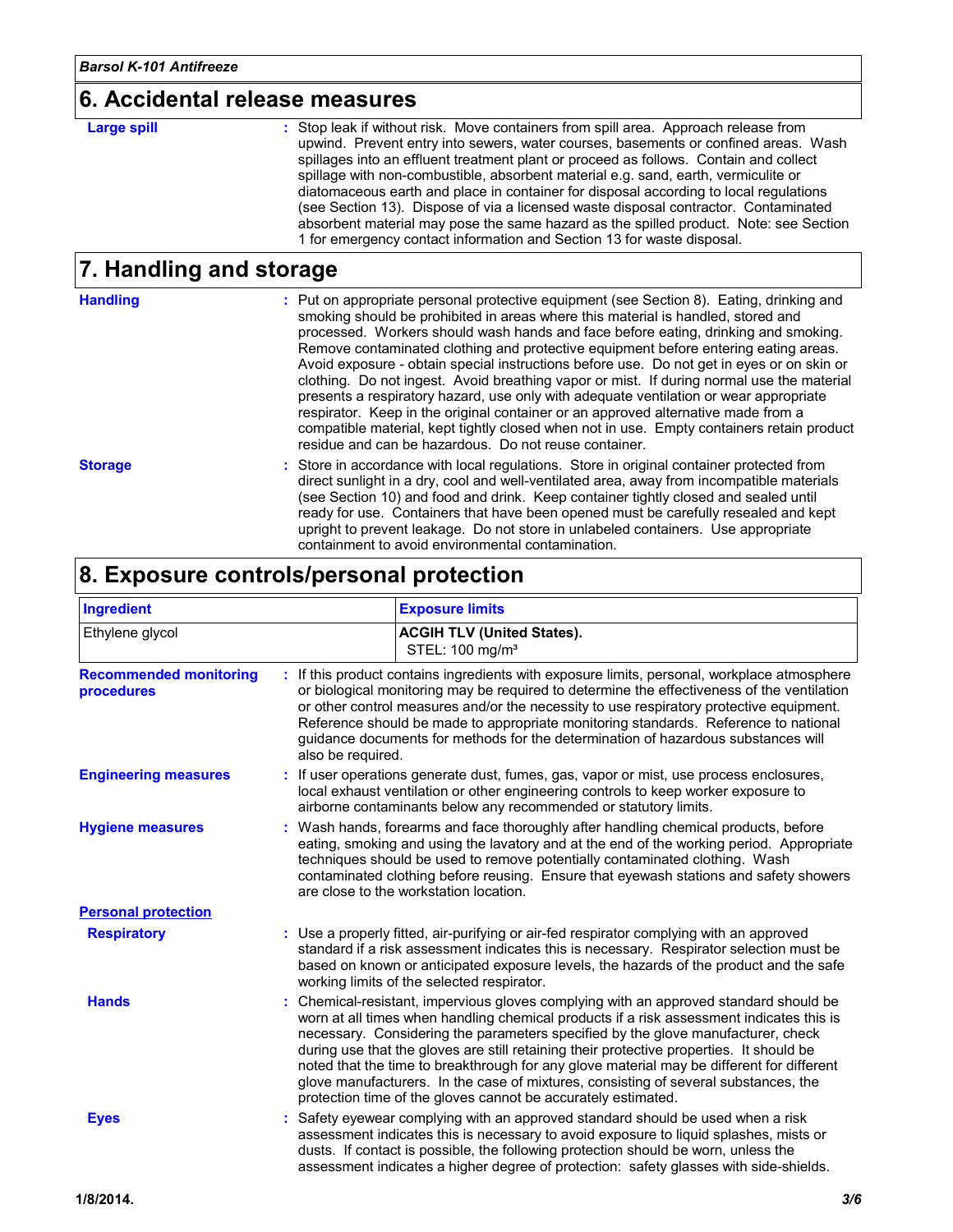# **8. Exposure controls/personal protection**

| <b>Skin</b>                                      | : Personal protective equipment for the body should be selected based on the task being<br>performed and the risks involved and should be approved by a specialist before handling<br>this product.                                                                                                                             |
|--------------------------------------------------|---------------------------------------------------------------------------------------------------------------------------------------------------------------------------------------------------------------------------------------------------------------------------------------------------------------------------------|
| <b>Environmental exposure</b><br><b>controls</b> | : Emissions from ventilation or work process equipment should be checked to ensure they<br>comply with the requirements of environmental protection legislation. In some cases,<br>fume scrubbers, filters or engineering modifications to the process equipment will be<br>necessary to reduce emissions to acceptable levels. |

## **9. Physical and chemical properties**

| <b>Physical state</b>             | : Liquid.                                                                                                                                                                              |
|-----------------------------------|----------------------------------------------------------------------------------------------------------------------------------------------------------------------------------------|
| <b>Flash point</b>                | : Lowest known value: Open cup: 110°C (230°F). (Cleveland). (Ethylene glycol)                                                                                                          |
| <b>Auto-ignition temperature</b>  | : Lowest known value: $412.78^{\circ}$ C (775°F) (Ethylene glycol).                                                                                                                    |
| <b>Flammable limits</b>           | : Greatest known range: Lower: 3.2% Upper: 15.3% (Ethylene glycol)                                                                                                                     |
| <b>Color</b>                      | : Colorless.                                                                                                                                                                           |
| <b>Odor</b>                       | : Sweetish.                                                                                                                                                                            |
|                                   | Neutral.                                                                                                                                                                               |
| <b>Boiling/condensation point</b> | : Lowest known value: $100^{\circ}$ C (212 $^{\circ}$ F) (Water). Weighted average: 147.66 $^{\circ}$ C (297.8 $^{\circ}$ F)                                                           |
| <b>Melting/freezing point</b>     | : May start to solidify at the following temperature: $0^{\circ}$ C (32 $^{\circ}$ F) This is based on data for the<br>following ingredient: Water. Weighted average: -6.62°C (20.1°F) |
| <b>Relative density</b>           | : Weighted average: $1.06$ (Water = 1)                                                                                                                                                 |
| <b>Vapor pressure</b>             | : Highest known value: 2.3 kPa (17.2 mm Hg) (at $20^{\circ}$ C) (Water). Weighted average: 1.18<br>kPa $(8.85 \text{ mm Hq})$ (at $20^{\circ}$ C)                                      |
| <b>Vapor density</b>              | : Highest known value: 2.1 (Air = 1) (Ethylene glycol). Weighted average: 1.54 (Air = 1)                                                                                               |
| <b>Solubility</b>                 | : Easily soluble in the following materials: cold water, hot water, methanol, diethyl ether,<br>acetone.<br>Very slightly soluble in the following materials: n-octanol.               |

# **10. Stability and reactivity**

| <b>Chemical stability</b>                           | : The product is stable.                                                                                  |
|-----------------------------------------------------|-----------------------------------------------------------------------------------------------------------|
| <b>Conditions to avoid</b>                          | : No specific data.                                                                                       |
| <b>Incompatible materials</b>                       | : No specific data.                                                                                       |
| <b>Hazardous decomposition</b><br><b>products</b>   | : Under normal conditions of storage and use, hazardous decomposition products should<br>not be produced. |
| <b>Possibility of hazardous</b><br><b>reactions</b> | : Under normal conditions of storage and use, hazardous reactions will not occur.                         |

## **11. Toxicological information**

| <b>Acute toxicity</b> |
|-----------------------|
|                       |

| <b>Product/ingredient name</b> | <b>Result</b>          | <b>Species</b> | <b>Dose</b>               | <b>Exposure</b> |
|--------------------------------|------------------------|----------------|---------------------------|-----------------|
| Ethylene glycol                | LD50 Dermal            | Rabbit         | 9530 mg/kg                |                 |
| Sodium Nitrite                 | LD50 Oral<br>LD50 Oral | Rat<br>Rat     | 4700 mg/kg<br>157.9 mg/kg |                 |
| <b>Conclusion/Summary</b>      | Not available.<br>÷.   |                |                           |                 |
| <b>Chronic toxicity</b>        |                        |                |                           |                 |
| <b>Conclusion/Summary</b>      | : Not available.       |                |                           |                 |
| <b>Irritation/Corrosion</b>    |                        |                |                           |                 |
| <b>Conclusion/Summary</b>      | : Not available.       |                |                           |                 |
| <b>Sensitizer</b>              |                        |                |                           |                 |
| <b>Conclusion/Summary</b>      | : Not available.       |                |                           |                 |
| <b>Carcinogenicity</b>         |                        |                |                           |                 |
| <b>Conclusion/Summary</b>      | : Not available.       |                |                           |                 |
| <b>Classification</b>          |                        |                |                           |                 |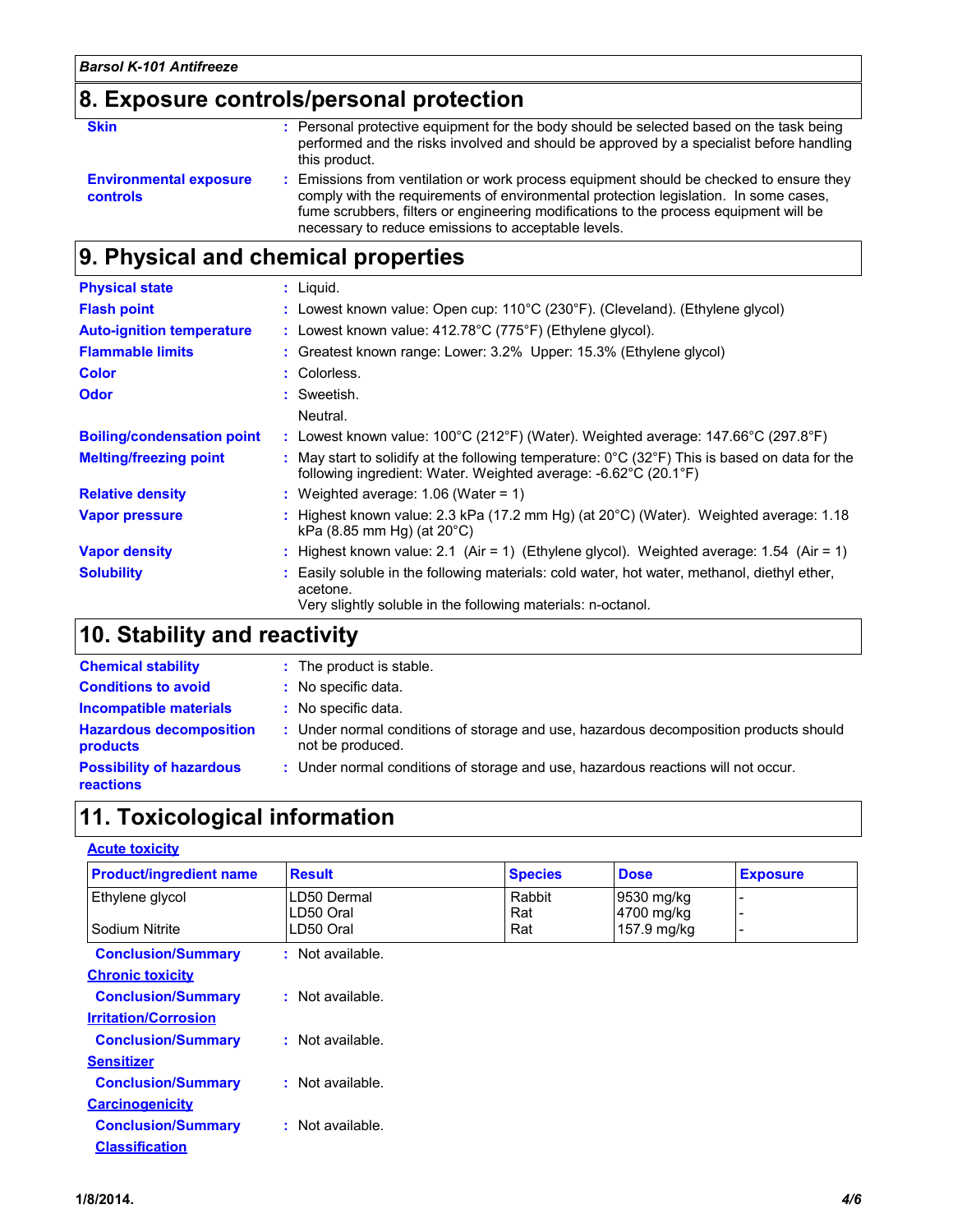# **11. Toxicological information**

| <b>Product/ingredient name</b> | <b>ACGIH</b>                                        | <b>IARC</b> | <b>EPA</b> | <b>NIOSH</b> | <b>NTP</b> | <b>OSHA</b> |
|--------------------------------|-----------------------------------------------------|-------------|------------|--------------|------------|-------------|
| Sodium Nitrite                 |                                                     | 2A          |            |              |            |             |
| <b>Mutagenicity</b>            |                                                     |             |            |              |            |             |
| <b>Conclusion/Summary</b>      | : Not available.                                    |             |            |              |            |             |
| <b>Teratogenicity</b>          |                                                     |             |            |              |            |             |
| <b>Conclusion/Summary</b>      | : Not available.                                    |             |            |              |            |             |
| <b>Reproductive toxicity</b>   |                                                     |             |            |              |            |             |
| <b>Conclusion/Summary</b>      | : Not available.                                    |             |            |              |            |             |
| 12. Ecological information     |                                                     |             |            |              |            |             |
| <b>Ecotoxicity</b>             | : No known significant effects or critical hazards. |             |            |              |            |             |

| <b>ECOLOXICITY</b>         | : NO KNOWN SIGNIFICANT BIJECTS OF CHUCAL NA |
|----------------------------|---------------------------------------------|
| <b>Aquatic ecotoxicity</b> |                                             |
| <b>Conclusion/Summary</b>  | : Not available.                            |
| Persistence/degradability  |                                             |
| <b>Conclusion/Summary</b>  | : Not available.                            |

## **13. Disposal considerations**

| <b>Waste disposal</b> | : The generation of waste should be avoided or minimized wherever possible. Disposal of<br>this product, solutions and any by-products should at all times comply with the<br>requirements of environmental protection and waste disposal legislation and any regional<br>local authority requirements. Dispose of surplus and non-recyclable products via a<br>licensed waste disposal contractor. Waste should not be disposed of untreated to the<br>sewer unless fully compliant with the requirements of all authorities with jurisdiction.<br>Waste packaging should be recycled. Incineration or landfill should only be considered<br>when recycling is not feasible. This material and its container must be disposed of in a<br>safe way. Care should be taken when handling emptied containers that have not been<br>cleaned or rinsed out. Empty containers or liners may retain some product residues.<br>Avoid dispersal of spilled material and runoff and contact with soil, waterways, drains<br>and sewers. |
|-----------------------|-------------------------------------------------------------------------------------------------------------------------------------------------------------------------------------------------------------------------------------------------------------------------------------------------------------------------------------------------------------------------------------------------------------------------------------------------------------------------------------------------------------------------------------------------------------------------------------------------------------------------------------------------------------------------------------------------------------------------------------------------------------------------------------------------------------------------------------------------------------------------------------------------------------------------------------------------------------------------------------------------------------------------------|
|-----------------------|-------------------------------------------------------------------------------------------------------------------------------------------------------------------------------------------------------------------------------------------------------------------------------------------------------------------------------------------------------------------------------------------------------------------------------------------------------------------------------------------------------------------------------------------------------------------------------------------------------------------------------------------------------------------------------------------------------------------------------------------------------------------------------------------------------------------------------------------------------------------------------------------------------------------------------------------------------------------------------------------------------------------------------|

**Disposal should be in accordance with applicable regional, national and local laws and regulations. Refer to Section 7: HANDLING AND STORAGE and Section 8: EXPOSURE CONTROLS/PERSONAL PROTECTION for additional handling information and protection of employees.**

| 14. Transport information               |                  |                                                                     |                |   |           |                                         |
|-----------------------------------------|------------------|---------------------------------------------------------------------|----------------|---|-----------|-----------------------------------------|
| <b>Regulatory</b><br><i>information</i> | <b>UN number</b> | <b>Proper shipping</b><br>name                                      | <b>Classes</b> |   | PG* Label | <b>Additional</b><br><i>information</i> |
| <b>DOT Classification</b>               | NA3082           | Other Regulated<br>Substances, Liquid, N.<br>O.S. (Ethylene glycol) | 9              | Ш | Alħ       |                                         |

PG\* : Packing group

| 15. Regulatory information      |                                                                                                                                                   |  |  |  |
|---------------------------------|---------------------------------------------------------------------------------------------------------------------------------------------------|--|--|--|
| <b>HCS Classification</b>       | : Carcinogen<br>Target organ effects                                                                                                              |  |  |  |
| <b>U.S. Federal regulations</b> | : TSCA 8(a) CDR Exempt/Partial exemption: Not determined<br>United States inventory (TSCA 8b): Not determined.                                    |  |  |  |
|                                 | SARA 302/304: No products were found.<br>SARA 311/312 Hazards identification: Immediate (acute) health hazard, Delayed<br>(chronic) health hazard |  |  |  |

#### **SARA 313**